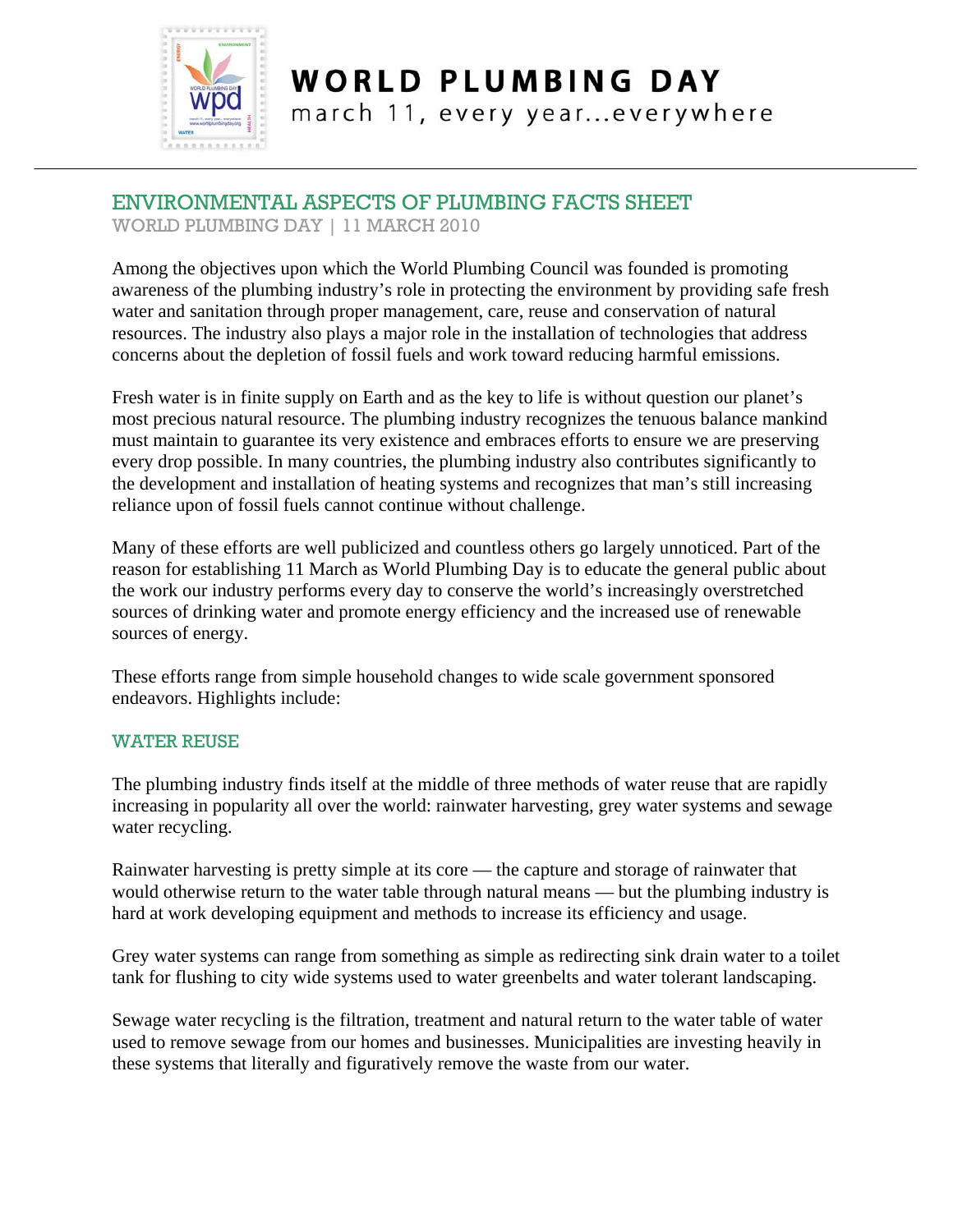

# **WORLD PLUMBING DAY**

march 11, every year...everywhere

#### LIMITING WATER USE

A host of water efficient products, from low-flow showerheads to waterless urinals are flooding the consumer market as plumbing manufacturers have embraced the conservation movement as a result of government rebate programs and mandatory efficiency standards.

Code development organizations have developed new "Green" standards for plumbing systems and various industry associations have introduced new training and education programs to increase conservation efforts among contractors and installers.

#### DESALINATION

Researchers continue to discover and develop newer, even more efficient means for converting salt water to drinkable fresh water, a process that has previously been cost prohibitive and detrimental to the environment. Methods such as sub-sand intake, reverse osmosis filtration and renewable energy generation to power the pumps have all contributed to the increased viability of desalination today.

#### SOLAR WATER HEATING

New technologies for solar collectors, storage and delivery of hot water offer a more environmentally friendly alternative to traditional electrical and gas powered systems.

#### GEOTHERMAL AND AIR-SOURCE HEAT PUMPS

A geothermal heat pump (or ground source heat pump) is a central heating and/or cooling system that pumps heat to or from the ground. It uses the earth as a heat source (in the winter) or a heat sink (in the summer). This design takes advantage of the moderate temperatures in the ground to boost efficiency and reduce the operational costs of heating and cooling systems

An air-source heat pump uses outside air as a heat source or heat sink. A compressor, condenser and refrigerant system are used to absorb heat at one place and release it at another. When properly installed, an air-source heat pump can deliver one-and-a-half to three times more heat energy to a home than the electrical energy it consumes. This is possible because a heat pump moves heat rather than converting it from a fuel, like in combustion heating systems.